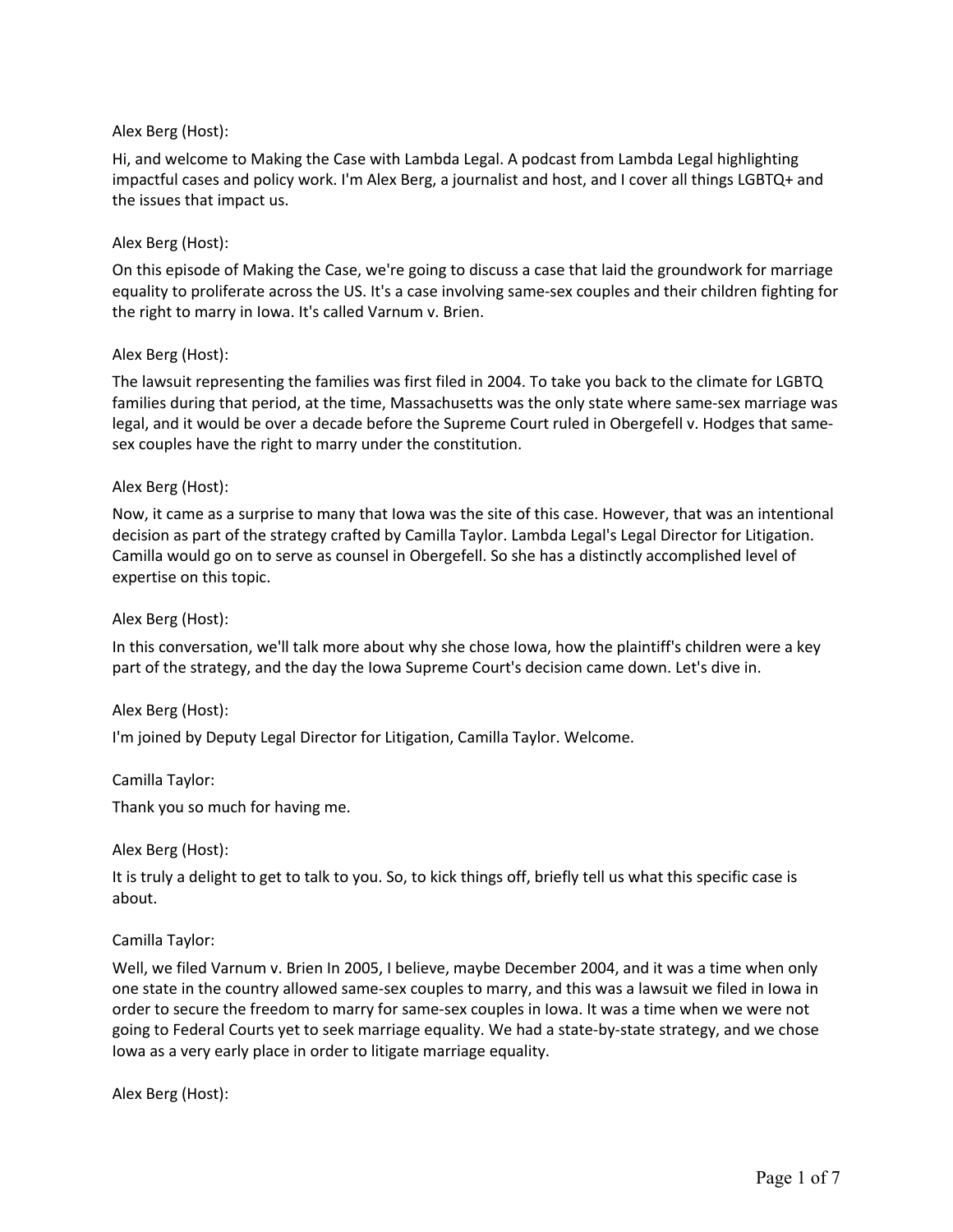You mentioned you had a state-by-state approach. The climate around same-sex marriage cases in the early 2000s was quite different than it is today. This is what President George Bush had to say at the time.

### President George Bush:

I'm not for gay marriage. I think marriage is a sacred institution between a man and a woman.

### Alex Berg (Host):

Can you set the scene for us?

### Camilla Taylor:

Well, at that time, only Massachusetts allowed same-sex couples to marry, and this was from a decision in 2004, and it was very early. There was a big discussion among litigation groups, such as Lambda Legal and the National Center for Lesbian Rights, and the ACLU, and Gay and Lesbian Advocates and Defenders in New England, about where next we should litigate marriage equality.

### Camilla Taylor:

And at Lambda Legal, we believed that Iowa was a fertile ground for a marriage equality victory. And it was a state that many of the other groups weren't looking at because there were all sorts of preconceived notions about how receptive Iowans would be to marriage equality. And there was a big fight at the time about fighting marriage equality lawsuits in blue states like California and New York on the coasts.

#### Camilla Taylor:

But in those states, it wasn't necessarily true that the state high courts would be very receptive to marriage equality simply because, at that time, public opinion didn't necessarily favor same-sex couples being able to marry. We knew that we were in an uphill battle with respect to public opinion, even in some of the bluest states in the country.

#### Alex Berg (Host):

Now, I know in some of the news coverage following the outcome of this case, a lot of pundits who will go unnamed here were shocked that Iowa was the place that you chose, but this was really a very researched and calculated decision. Can you talk about why exactly Iowa?

## Camilla Taylor:

Well, at the time, we were looking at a number of factors. First of all, if we were successful in State Court, and if we won a State High Court victory on behalf of same-sex couples seeking to marry, we needed to be able to hold onto that victory. And so, it was important for us to consider not only the political context of a lawsuit but also the way in which a state could amend its State Constitution to preclude same-sex couples from marrying.

## Camilla Taylor:

Because if you win pyrrhic victory in front of a State High Court, and then the voters in that state immediately amend the constitution to roll back your victory, not only are you defeated in what you're trying to achieve with respect to marriage equality, but often these state constitutional amendments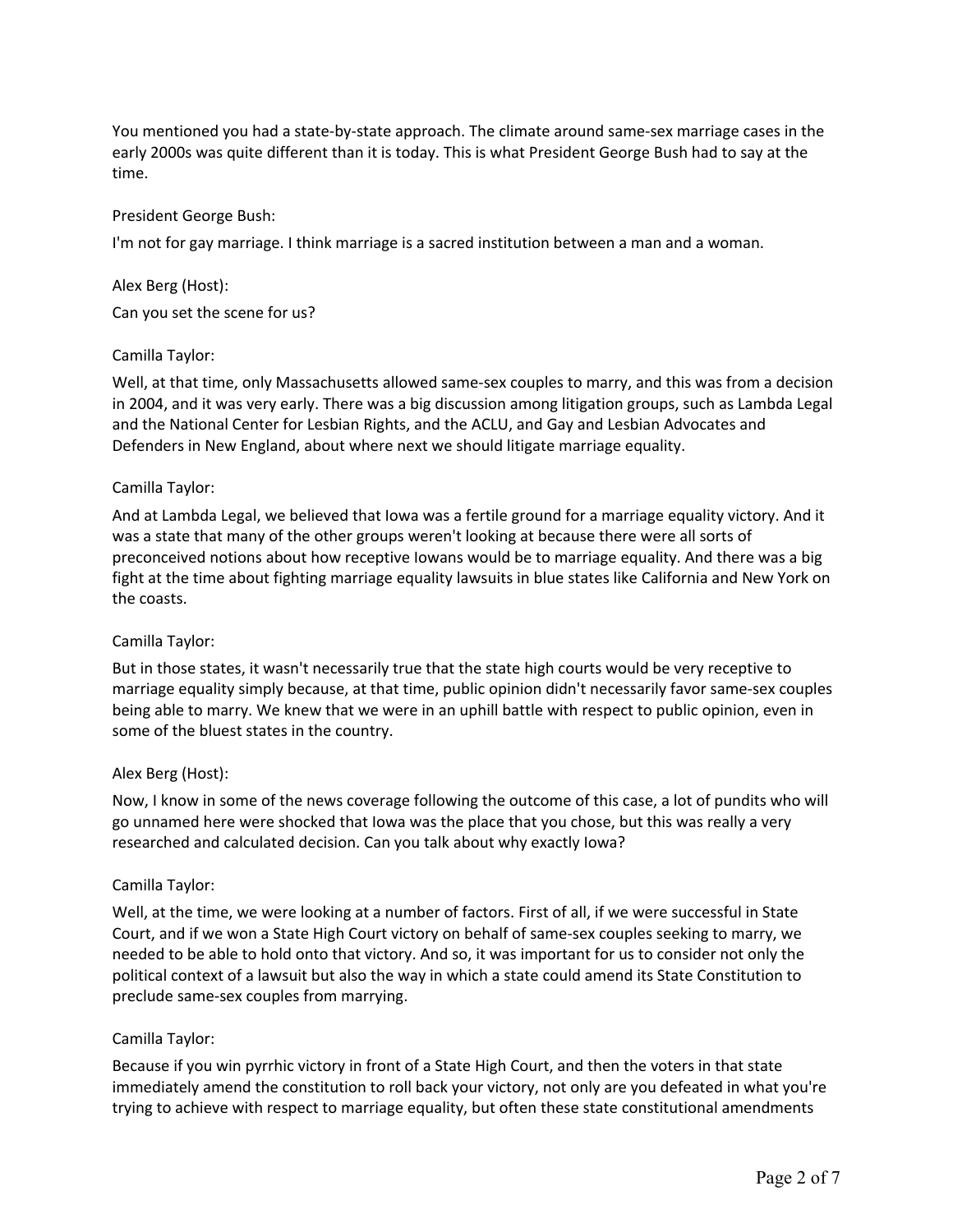would go further than simply banning same-sex couples from marrying, and would reify all sorts of other forms of discrimination in the State Constitution in ways that were deeply troubling.

# Camilla Taylor:

So, we were looking at the structure of state constitutions and the process by which you could amend, and Iowa had a relatively cumbersome process. State constitutional amendment had to pass twice through the state legislature in periods of two years. So, that was important because that meant we'd have some breathing room to win a State High Court victory, do public education, try and educate Iowans about who their gay and lesbian neighbors were, and help them to understand that it's important to respect their right to marry on the same terms as different-sex couples right to marry.

## Camilla Taylor:

So that was one factor. There was another factor too, though, which was the quality of the precedent we'd be relying on in Iowa, and whether we thought we could actually win in state courts. And in Iowa, there was this tradition of independence, and the State High Court repeatedly had held that the State Constitution provided broader protections on the federal constitution and that there were important equality principles at stake in Iowa. And early on, Iowa courts had ruled in favor of nondiscrimination principles when it came to race and sex, often long before other courts around the country and certainly long before federal courts.

## Camilla Taylor:

So we were looking at that tradition of early rectitude with respect to civil rights precedents. And we were relying on that when we decided that we should put our resources into Iowa as one of the earliest states in which we litigated.

## Alex Berg (Host):

The history is fascinating. And one other layer here is that it was a hotly debated choice to include the children. Why did you make them plaintiffs?

## Camilla Taylor:

Well, at the time, we were fighting against all sorts of attacks on LGBT families that were using children as the justification for preventing same-sex couples from marrying. There were a number of losses in state courts where the state court held that the reason for excluding same-sex couples from marriage was in order to protect children, that different-sex couples provided the best environment for rearing children, and that if you prevent same-sex couples from marrying, you're somehow channeling procreation into the most favorable households for child-rearing.

## Camilla Taylor:

So, we had to confront these arguments, and we used a lot of social science in order to demonstrate that same-sex couples are just as good parents, and their children turn out just as well as children in different-sex couples households. But we were also fighting against efforts to attack LGBT couples in ad campaigns, for example, and in the context of referenda.

## Camilla Taylor: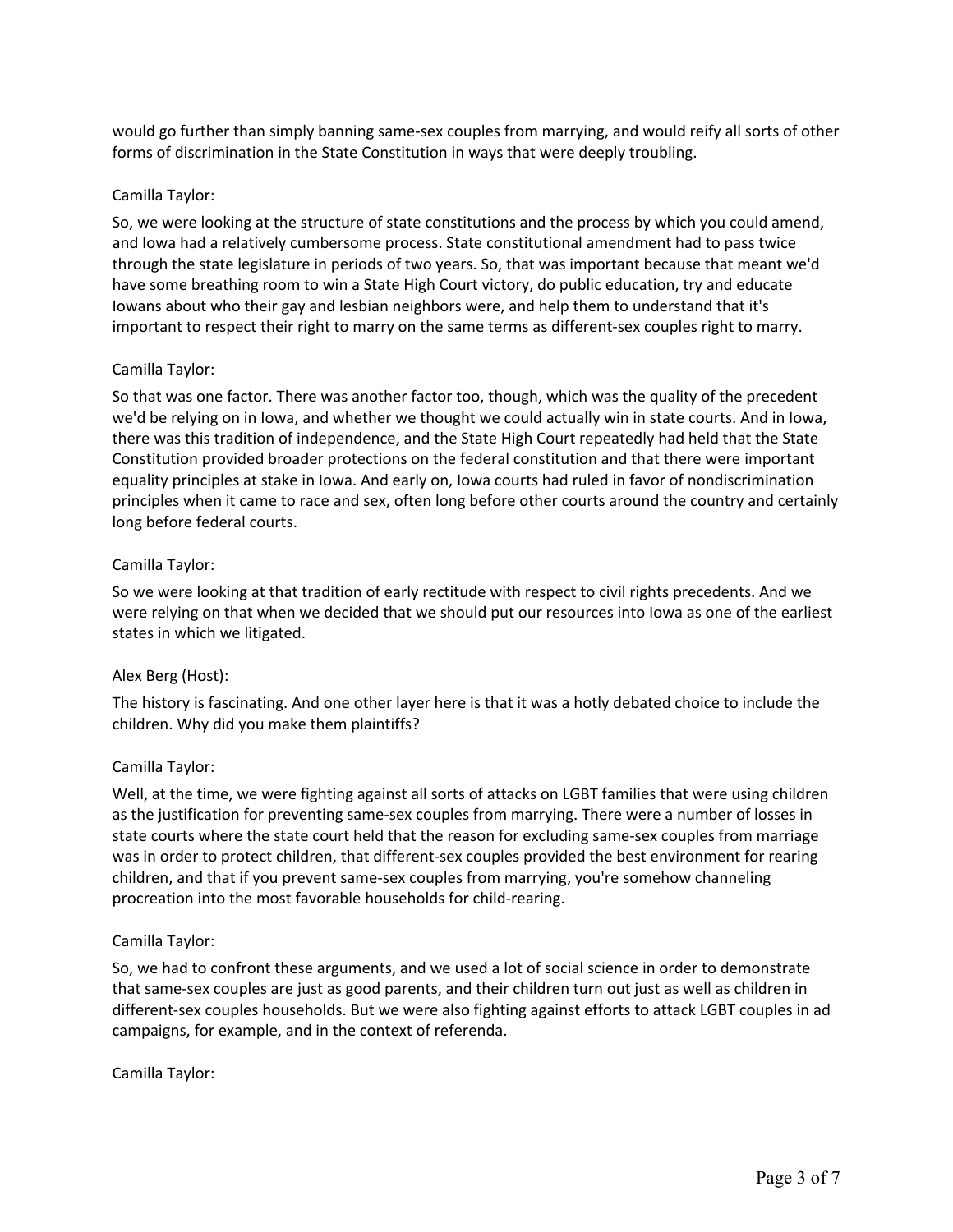So, in California in 2008, should give you just one example. There was an ad that was often credited as being the reason that we lost the Proposition 8 referendum, which rolled back marriage equality in California at that time. And that ad featured a first-grade teacher who had invited her students to attend her wedding if they wished. Not mandatory by any means, but she was getting married, and she was excited, and she welcomed her students if they wish to come.

## Camilla Taylor:

And this was used against us. There was a lot of polling at the time that suggested that if you ask the public should same-sex couples be able to have children, or is a same-sex couple household as good as a different-sex household for rearing children, the public by something like 85%, would say, no, it's not as good an environment, and kids should be able to have a mommy and a daddy.

### Camilla Taylor:

So, in order to confront that, we then tried to ask in polling and in focus groups, all right, well, what happens if you have a particular child? Little Jimmy has two moms. Would little Jimmy be better off if his moms could marry? And we ended up finding out that when the public were actually introduced to a particular child when they realized that a child already exists in a home with two same-sex parents, that they would overwhelmingly support the right to marry of those parents in order to create a more secure environment for that child.

### Camilla Taylor:

So there were a lot of factors that went into this, and we decided that if children were going to be wielded as a weapon against same-sex couples, that we should help people to understand that children exist being reared in homes with same-sex couples, and these children deserve to be heard too. Their interests deserve to be considered.

## Alex Berg (Host):

This brings us to April 3rd, 2009. Can you walk us through your day?

#### Camilla Taylor:

Well, we had heard from someone who had a friend who was a security guard at the Iowa Supreme Court that the Iowa Supreme Court on April 2nd had increased its security in anticipation of opinion announcements the following day. And while we weren't sure that our decision was necessarily going to be the one announced on the following day, we weren't expecting the Supreme Court to rule so quickly on our case. We nevertheless suspected, based on the increase to security, that it was likely our case.

#### Camilla Taylor:

Because unfortunately, as you mentioned, Alex, the attacks on LGBT people are all too frequent. And we thought that if it were potentially a victory or a mixed decision, that the Supreme Court might be fearing some sort of negative repercussions. So we all got in a car from the Chicago office of Lambda Legal. We actually caravaned out there with multiple cars, as I remember, and we camped out for the evening so that we would be on-site with our plaintiff couples. These brave couples from around the state, with their children who had become plaintiffs themselves in the lawsuit waiting to hear the outcome.

#### Camilla Taylor: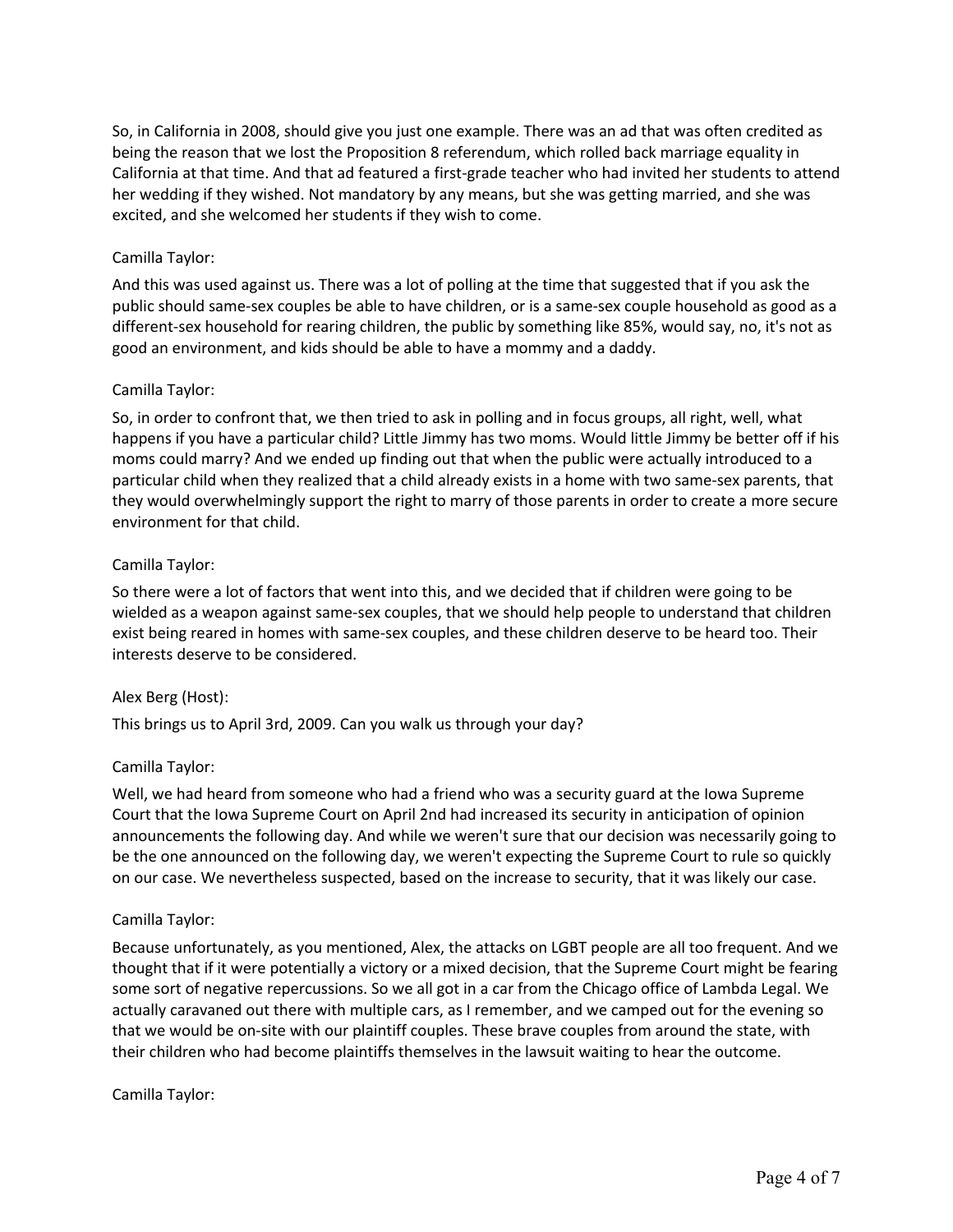And we were absolutely thrilled. The plaintiffs agreed not to look at their phones, not to look at newspapers until they could hear the outcome of the case in front of the media because they understood that part of holding onto any victory that we might win would require introducing themselves to their fellow Iowans, and allowing their fellow Iowans to see their elation if they were lucky enough to win. So they bravely got the victory from us and celebrated.

### Camilla Taylor:

We won. Not only that. It is unanimous.

### Alex Berg (Host):

I can only imagine the nervous energy in the room waiting to hear the outcome, and then just, did it feel celebratory at the time?

### Camilla Taylor:

Yes. And my biggest memory is of little McKinley Barbouroske. And when we filed the lawsuit, she was eight years old, and we realized that her story was central to our ability to secure a victory. And in fact, it was her story that Dennis Johnson told as the final closing of the oral argument. And her moms described a time when they were looking for a preschool in which to enroll McKinley. And they thought to ask the head of the preschool if there's any way that McKinley would be treated differently because she has two moms in school. And the head of the preschool thought for a moment and then said, well, she wouldn't be able to participate in the unit on families because we wouldn't want to offend the other parents.

#### Camilla Taylor:

And Jen and Dawn, McKinley's moms, had this image of McKinley being forced to sit silently while everybody else talks about their families. And they realized that they needed to participate in the struggle for the freedom to marry because they wanted McKinley to grow up without hearing the message that there is something somehow wrong with her family. And so, seeing McKinley raise her arms above her head in celebration, that was just, I still tear up thinking about it because it was her victory as much as it was anybodys.

#### McKinley Barbouroske:

Hi, I'm McKinley Quinn Barbouroske, and I'm happy to say that my parents have the legal right to be married. Yay. I feel like I could not have any better parents. They are really great.

## Alex Berg (Host):

Were you expecting a win?

#### Camilla Taylor:

Well, we were hopeful. We filed the lawsuit all because we thought we had a chance. But never in a million years did we think it would be unanimous. And this was a unanimous victory in the heartland of the country. One of the more conservative states in the country because these Justices had integrity. And when they heard the stories and examined their own constitution, they realized there could only be one result.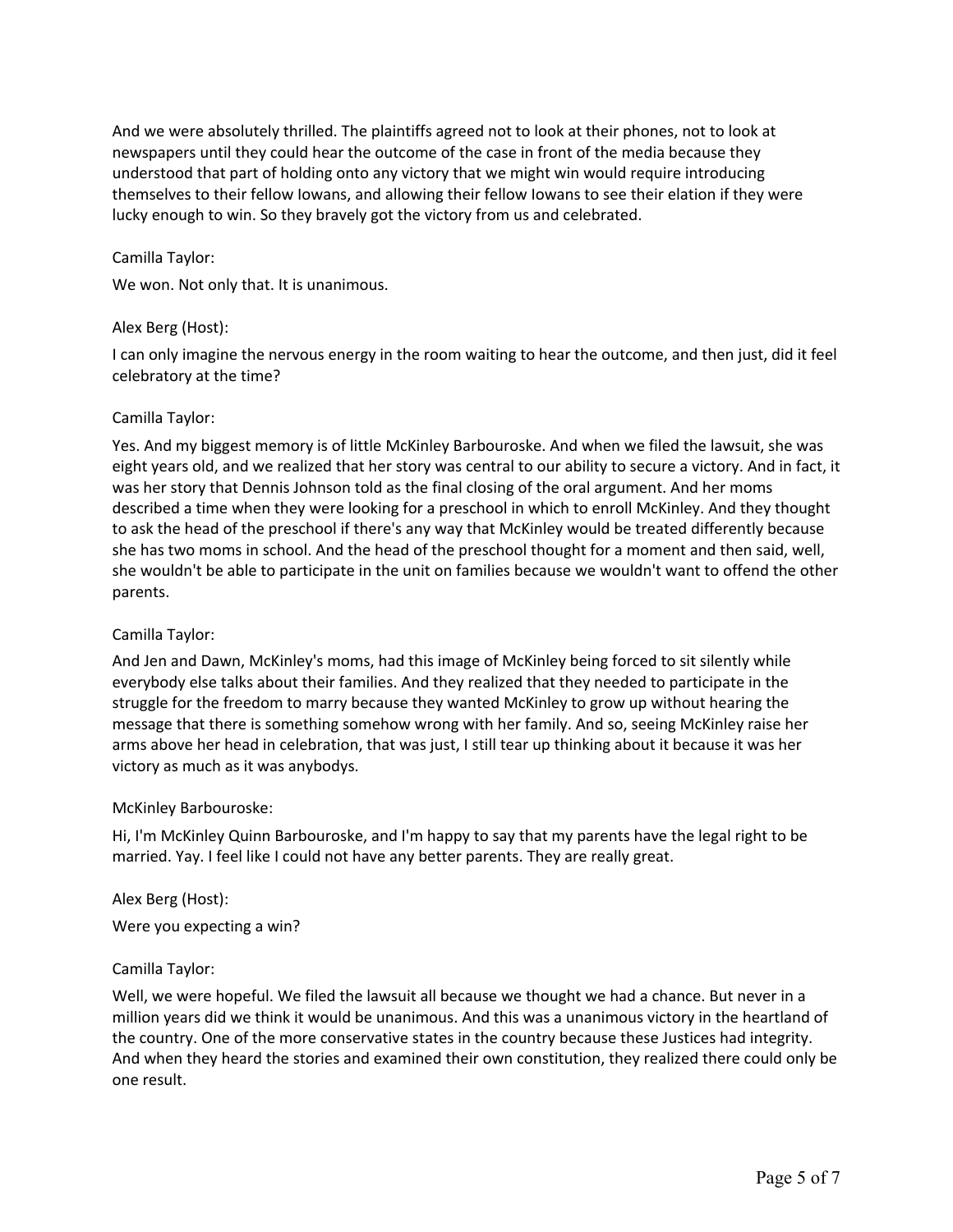# Alex Berg (Host):

Now, you said this was a unanimous victory in the heartland of the country. Obviously, such a pivotal marriage win that took years to prep and strategize around. How did this case prove to be a turning point for marriage equality, and was the cultural impact immediate?

# Camilla Taylor:

I think it was immediate. At that time, Iowa was only the third state in the country to allow same-sex couples to marry. And I think there was a cry, particularly among people on the coast, thinking Iowa, is that possible? Why Iowa? And if Iowa can do it, why can't we? And I think too, there was a shift in the way we were talking about marriage equality through this case.

# Camilla Taylor:

And it was understood that marriage equality was necessary, not just for the adults, but for families to be thought of and understood as equal. And it was a pivotal victory because it allowed us to begin to think about marriage equality as inevitable in every corner of the country. And once you get there in terms of understanding that with your head and with your heart, you can't really go back.

## Alex Berg (Host):

It's easy to say in 2022 that it felt inevitable, but, of course, it wasn't. So, it's interesting to hear you take us back into that moment. I mentioned earlier that junk science and children's safety seem to be common tools of our opposition. What did you learn from this case and subsequent cases about the value of debunking these claims?

## Camilla Taylor:

Well, through this case, this was actually the first time that we introduced social scientists on our side in order to debunk the junk science that the governments were using to suggest that somehow same-sex couples were worse parents than different-sex couples. And it was really important for the court to hear from these scientists and to realize that the consensus was, in fact, the opposite. That parents' gender and their sexual orientation were just irrelevant to their ability to be a good parent.

## Camilla Taylor:

And now, we're seeing similar attacks on trans children in particular across the country. Those of us who were in the marriage equality fight remember the days in the early 2000s when state after state amended its constitution and passed laws attacking same-sex couples and preventing them from accessing marriage. Now we're seeing something worse. We're seeing cynical and politically motivated attacks on young people just to gin up particular component of the base in order to target young people conveniently.

## Camilla Taylor:

It is important for us to use the medical professionals who again, have achieved consensus that transgender young people exist, that they deserve to be respected, and that medical care for trans youth that's affirming is medically necessary, and that their parents should be supported as they support their young people too. So once again, we're in a similar cycle of attacks and hate, but we're also, I think, very optimistic that we will come out the other side and that we will have the ability to educate the public and to bring people along.